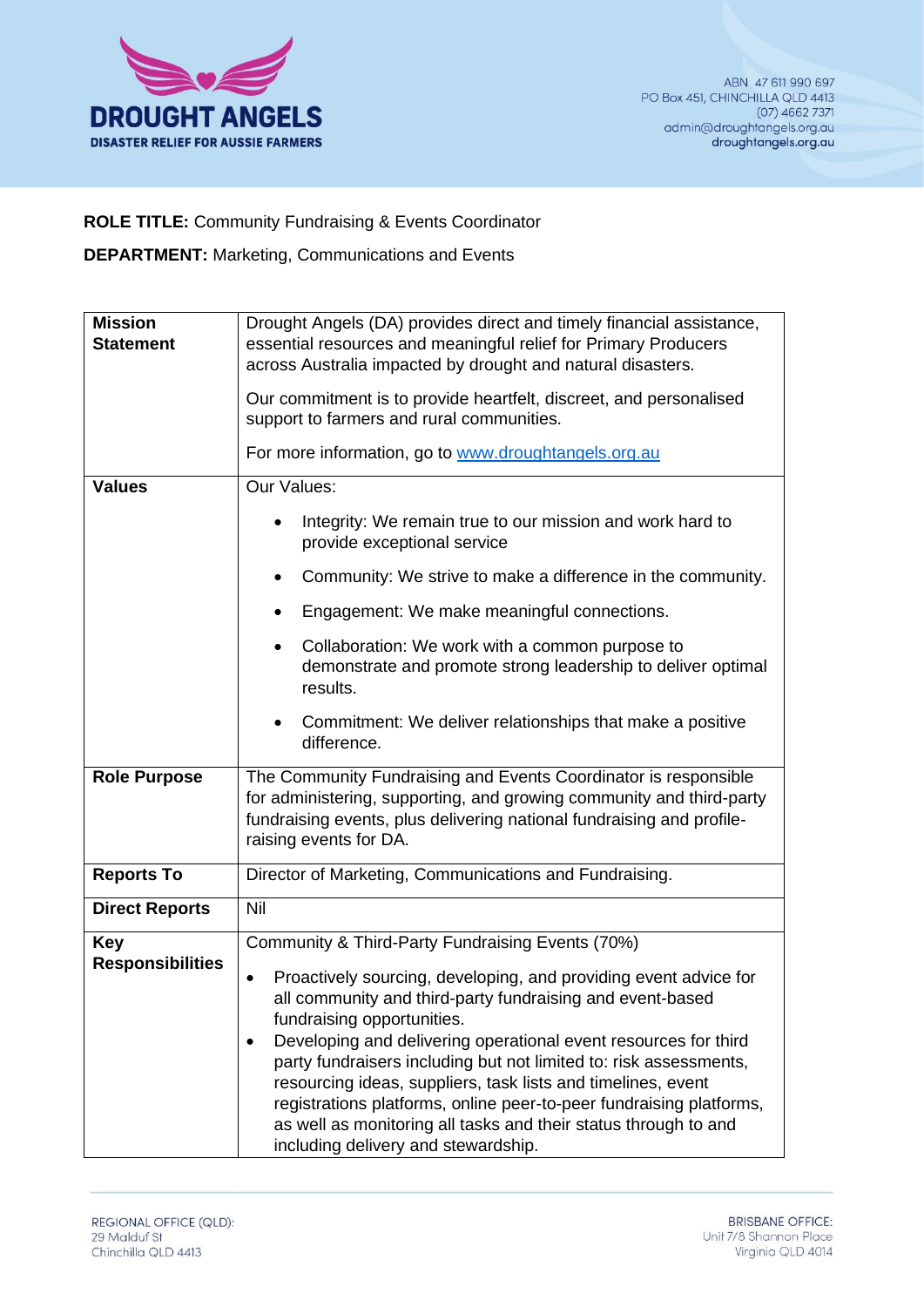| $\bullet$<br>$\bullet$<br>$\bullet$                                                                                                         |
|---------------------------------------------------------------------------------------------------------------------------------------------|
| Event Coordination for DA (25%)                                                                                                             |
| $\bullet$<br>$\bullet$<br>$\bullet$<br>$\bullet$<br>$\bullet$<br>$\bullet$<br>$\bullet$<br>$\bullet$<br>$\bullet$<br>$\bullet$<br>$\bullet$ |
|                                                                                                                                             |
| Other (5%)                                                                                                                                  |
| $\bullet$<br>٠                                                                                                                              |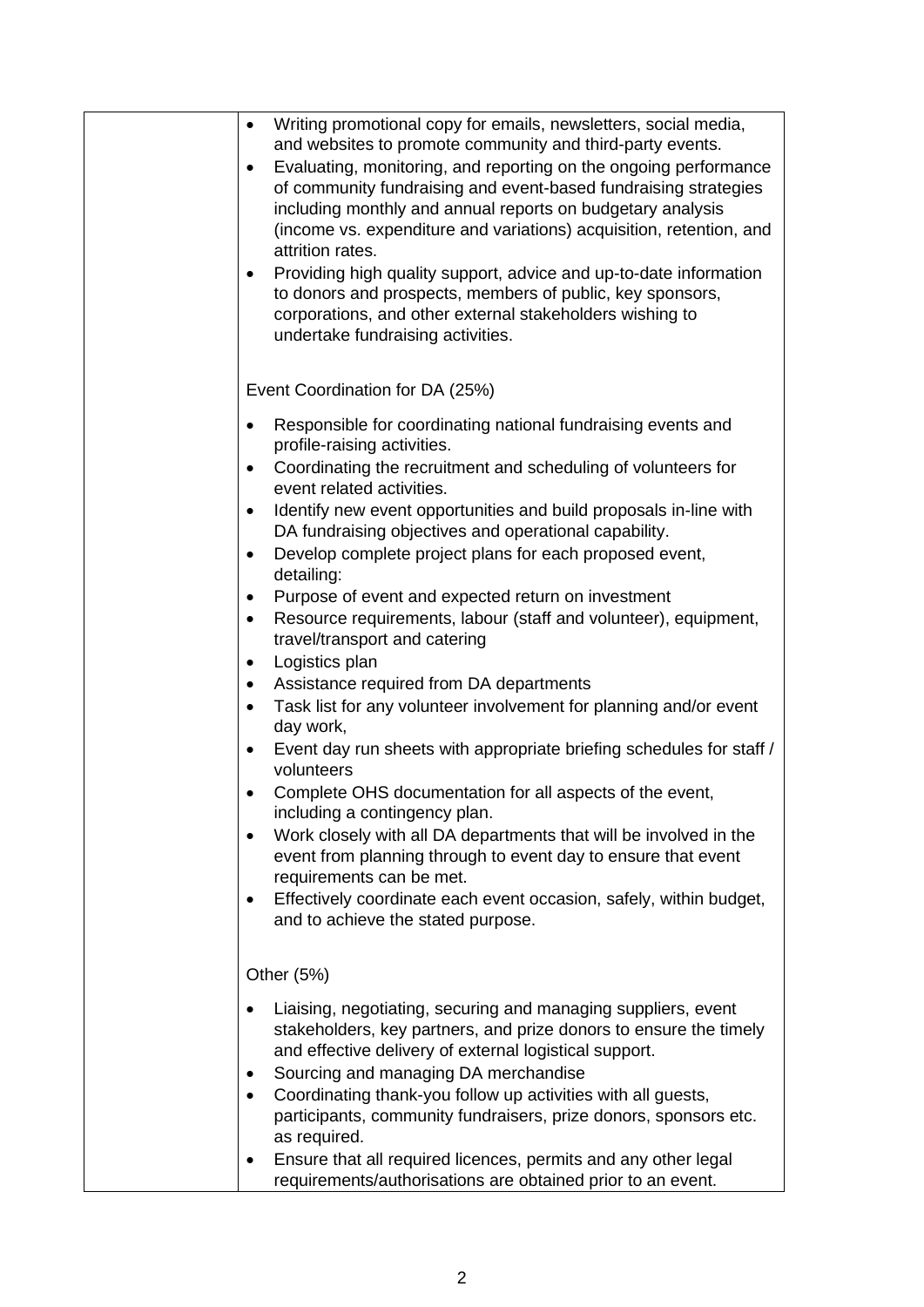|                                      | Manage each event budget and handle invoice and supplier<br>٠<br>account queries relating to events.<br>Ensure DA's CRM (ThankQ) is developed and maintained with all<br>relevant contact information and activity for events and community<br>groups accurately recorded.<br>General administrative tasks to assist the organisation when<br>required.<br>Other tasks as required |
|--------------------------------------|------------------------------------------------------------------------------------------------------------------------------------------------------------------------------------------------------------------------------------------------------------------------------------------------------------------------------------------------------------------------------------|
| <b>Key Contacts/</b>                 | Marketing, Communication, and Fundraising Team<br>٠                                                                                                                                                                                                                                                                                                                                |
| Working<br><b>Relationships</b>      | <b>Broader DA Team</b>                                                                                                                                                                                                                                                                                                                                                             |
|                                      | <b>DA Volunteers</b>                                                                                                                                                                                                                                                                                                                                                               |
|                                      | <b>Event Suppliers</b><br>٠                                                                                                                                                                                                                                                                                                                                                        |
|                                      | Event software providers<br>٠                                                                                                                                                                                                                                                                                                                                                      |
|                                      | <b>DA Supporters</b>                                                                                                                                                                                                                                                                                                                                                               |
| Qualifications                       | B.A. of Event Management (Equivalent work experience or<br>$\bullet$<br>recognised industry certifications will be considered)                                                                                                                                                                                                                                                     |
| <b>Job Specific</b><br><b>Skills</b> | Creating and delivering innovative fundraising events.<br>$\bullet$                                                                                                                                                                                                                                                                                                                |
|                                      | Experience managing supporter relations and meeting financial<br>٠<br>targets.                                                                                                                                                                                                                                                                                                     |
|                                      | Ability to motivate and engage supporters.                                                                                                                                                                                                                                                                                                                                         |
|                                      | Excellent communicator with personable attributes.                                                                                                                                                                                                                                                                                                                                 |
|                                      | Experience of fundraising events, campaign management, and<br>project planning.                                                                                                                                                                                                                                                                                                    |
|                                      | Comprehensive budgeting skills.                                                                                                                                                                                                                                                                                                                                                    |
|                                      | Initiative to contribute positively and identify new opportunities for<br>continual improvement.                                                                                                                                                                                                                                                                                   |
|                                      | High level attention to detail.                                                                                                                                                                                                                                                                                                                                                    |
|                                      | Flexibility to manage multiple tasks.                                                                                                                                                                                                                                                                                                                                              |
|                                      | Strong organisational skills with evidence of delivery.                                                                                                                                                                                                                                                                                                                            |
|                                      | Outbound phone experience.                                                                                                                                                                                                                                                                                                                                                         |
|                                      | Understanding of fundraising CRMs (preferably ThankQ)                                                                                                                                                                                                                                                                                                                              |
| <b>General Skills</b>                | Support our mission and culture of philanthropy by participating in<br>or attend events and other activities as appropriate that are<br>organised for our supporters and donors.                                                                                                                                                                                                   |